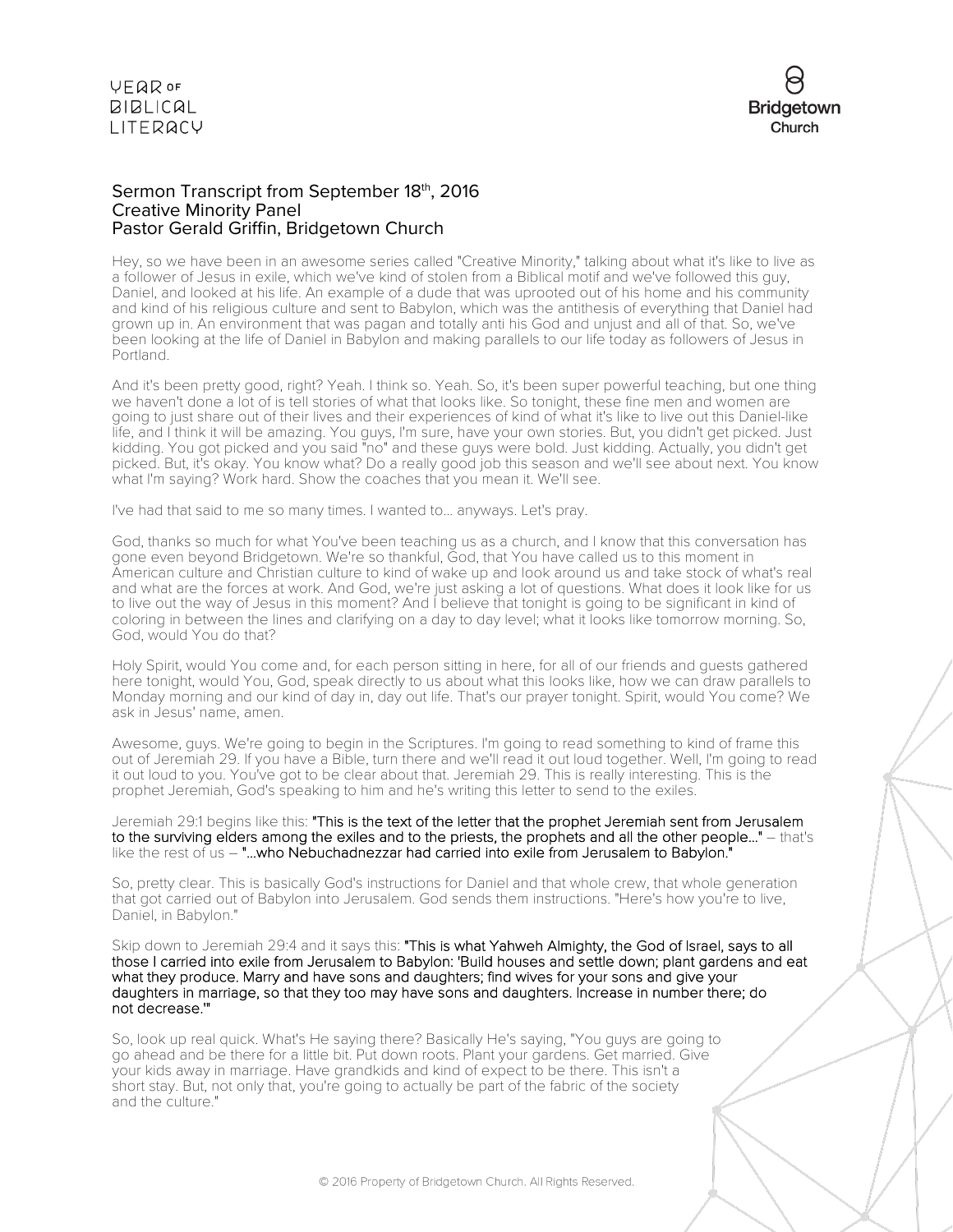

Look at the next verse. Jeremiah 29:7: "Also,' Yahweh says to them, 'seek the peace and prosperity of the city to which I've carried you into exile. Pray to Yahweh for it, because if it prospers,'" – if the city prospers – "'you too will prosper.'"

Really interesting, these phrases He says. "Seek the peace of the city." So, in other words, you're taken as a stranger into this strange land and you need to know what your posture is. Are you at war with this culture around you, with these pagans and their injustices? Are you at war with them? And He says, "No. You seek to live with them peacefully."

And He says not only that, but work for the prosperity of the city. So, imagine as an Israelite dropped into this foreign culture you're like, "Well, look, are we supposed to go out in the countryside and remain?"

This is a huge thing in Jewish culture and customs, to remain pure from the pagans. And He says, "No. You get in the city and you work with the people for the prosperity of the city. You don't disassociate and go out into the country. You get right into the heart of it. You don't remove yourself from the beast of Babylon. Instead, you get your hands dirty, you tackle the problems of Babylon and you work together for human flourishing there."

Then finally, He says, "And pray to your God, the God of Creation, the God of the universe, and pray for the city to prosper."

That's kind of weird. You might think, "Well, we should pray that this city would be dismantled, that it would fall apart, that it would be toppled. Right, God?"

And He says, "No. Pray for it to prosper and to flourish. Because, if it prospers, you, Israelites in exile, will prosper."

Their future was tied to the future of the city of Babylon. So, with that mindset, then we kind of make that transition bridge to our context here and we ask the question, "Okay. That's what God said to Daniel and his friends in exile in Babylon. If that's kind of a metaphor for us in Portland, then what does that look like for us today to live with that kind of mindset? What does it look like to live in our city in Portland like that?"

And a ton of us here in the room are doing that. Mainly through vocation and in your neighborhoods and school. We're going to hear from a few folks that are doing that well that I'm just so proud to get to share their stories tonight. And as we're listening to these stories, there's a couple things, these values that we see in Daniel, that we want to kind of bring and highlight out. You've heard these before, but let me just run through them. This is some of the things we saw in Daniel.

We saw influence. That Daniel had influence in his culture. That he was a witness. He was that city on a hill that shone God's love. That Daniel modeled for us non-participation. There were some things where Daniel just said, "No. I can't do that. I can't say 'yes' to that."

We see Daniel live a life of non-compromise. We see Daniel resisting injustice. Where there were places where humans were treated less than the image of God, Daniel stepped in on behalf of them. And then finally, we see in Daniel this amazing hope. That he knew that there was, in spite of the injustice and in spite of the tension that he felt and that we feel, that there's a coming King and a coming Kingdom. So, as you hear these stories, I hope that those will be brought out. So, let's just get into this. Are you guys ready? Do you want to meet these guys? If you already know them you're like, "Oh no."

Just kidding. It's going to be awesome. So, first, I'd like to introduce to you my good friend, Holly Rodriguez. You guys say "hi" to Holly. Hi, Holly. She needs a microphone. No one gave her one? What kind of hospitality is this? Holly and her husband, Mike, and their two girls are in my missional community. So, I'm super proud to introduce you guys here to my sister and good friend. One of the joys in my life is about 6:20, because they're on time early. I mean, that's enough witness right there. Let's just pray. The night is over. They come to a meeting that starts at 6:30 at 6:20. Anyways, one of my joys is Tuesday nights. Their two little ones – and when I mean "little," they are little. Mighty, but little – coming to my door and they just burst through our door and I'm like, "Hey, it's so good to see you guys."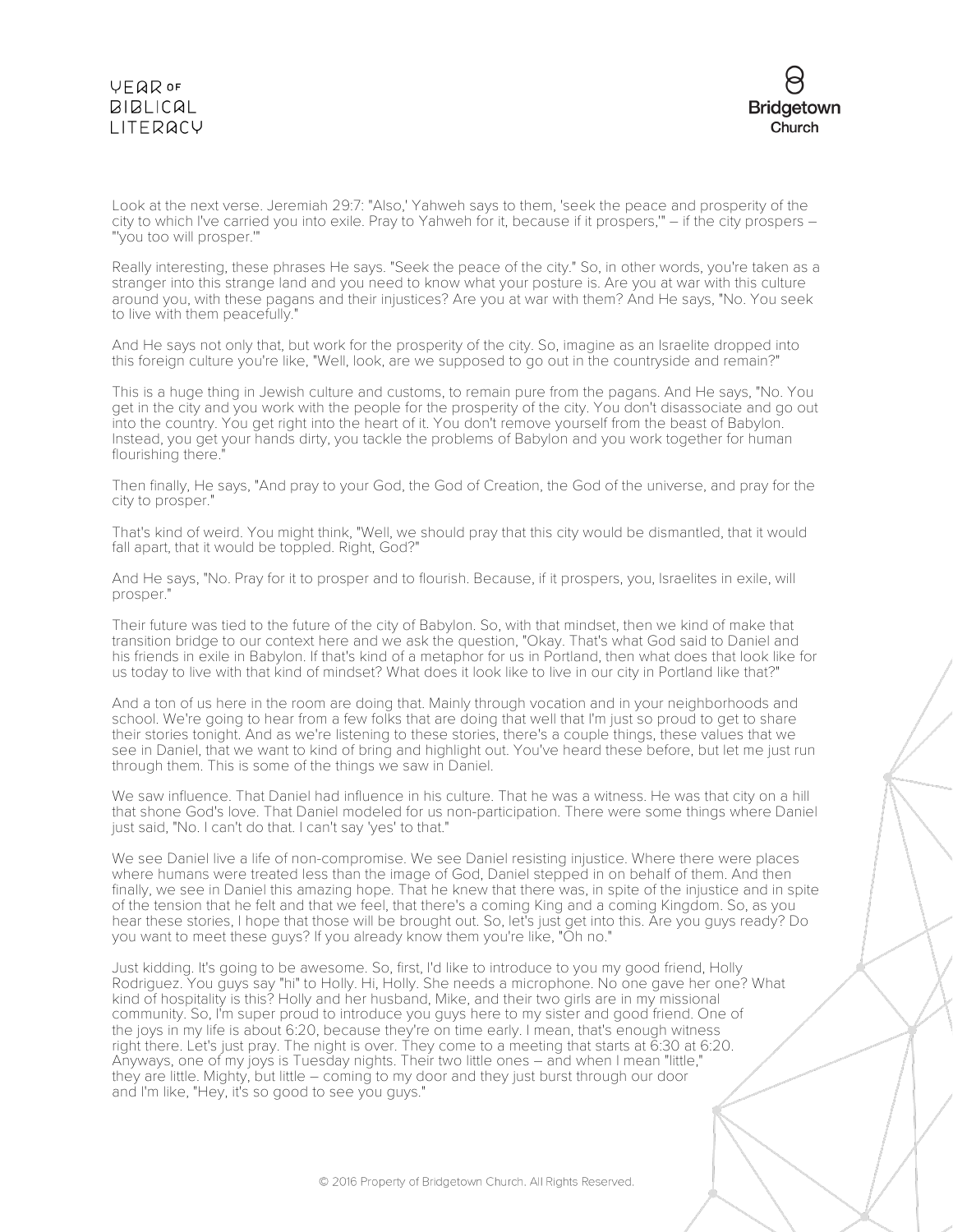

And they're like, "Where's Miriam?" which is my daughter. But, it's fun for me because, for a minute, I feel like they're excited to see me. But, what an amazing family. We're going to just jump right into this, Holly. Holly works with Refugee Care Collective. It's up there on the screen. If you don't know about that, you're about to know. If you don't know, you're about to. So, Holly, tell us. What is Refugee Care Collective? What do you guys do?

[Holly]: Well, Refugee Care Collective started a little over a year ago and it's a collective of churches who have come together to care for the refugees in our city. So, what we do is offer volunteer opportunities as we partner with the local resettlement agencies in Portland.

[Gerald]: Yeah, perfect. And, just to brag – a little humble brag right now. I'll pretend like it's about her, but it's also about me – this actually started around our dinner table in our missional community. Holly and Megan Tragethon and Tammy and our crew were dreaming and scheming – this is probably a solid two years ago or more – about, "Hey, what can we do to engage refugees?"

There's only more coming. This is before it was really a political dynamic. It happened shortly after. Thankfully, this got started first. But, this was birthed out of people like you guys around the table dreaming, like Daniel, "Where is there injustice in our city? Where are people being treated less than human, less than the image of God, and how can we step into this?"

So, this formed. And tell us, kind of nuts and bolts, what are some of the things you guys do? Like, for instance, a family's coming from Syria, a family's coming from Afghanistan, they're coming on a plane to Portland, how do you guys intersect their story and serve them?

[Holly]: There are many ways that we serve them. But, we try to put a faith to the process and have someone there at every step of the way. So, from the time they get off the airport we hope to have someone there with a smile who can greet them and take them home to their new place where they're going to stay, which also takes an orientation about how to use the oven oftentimes, how the shower works, how the thermostat is or what the thermostat is and how that works. Little things like that as well as taking them to many appointments, sitting at government offices such as the social security office for hours upon hours.

[Gerald]: That is not my ministry right there.

[Holly]: Right. And just really being their advocate and their friend in a place that is completely foreign to them.

[Gerald]: And, just to intersect real quick, there are government partnerships with organizations like Lutheran Family Services, Catholic Charity – what is that one? Catholic Charities. Got it. I thought there was more season there. But, organizations like that. But, just like you'll hear about in a minute about foster care, those organizations are totally overwhelmed. Understaffed, underfunded and absolutely overwhelmed. So, what these guys are doing and what many of you guys, as you're volunteering, and other churches in the Portland area is they're basically coming alongside these maxed out organizations, these employees that are doing the best just to hang on, and they're coming in and offering free services.

"How can we help you?"

They're like, "Go do airport pickups."

"How can we help you?"

"Go meet with this family and help them get acclimated to turning on their oven."

[Holly]: Yeah, exactly. The way the relationship formed was us going to the agency and saying, "What is your greatness need?" and having them tell us that. And we said, "Okay. We're going to meet your greatest need. So, we stepped in to do that and that formed a partnership of trust. Since then, they've really opened the doors to us to come alongside them and be involved in more than just that initial way.

[Gerald]: And I can imagine there's been resistance as you meet people. I mean, even in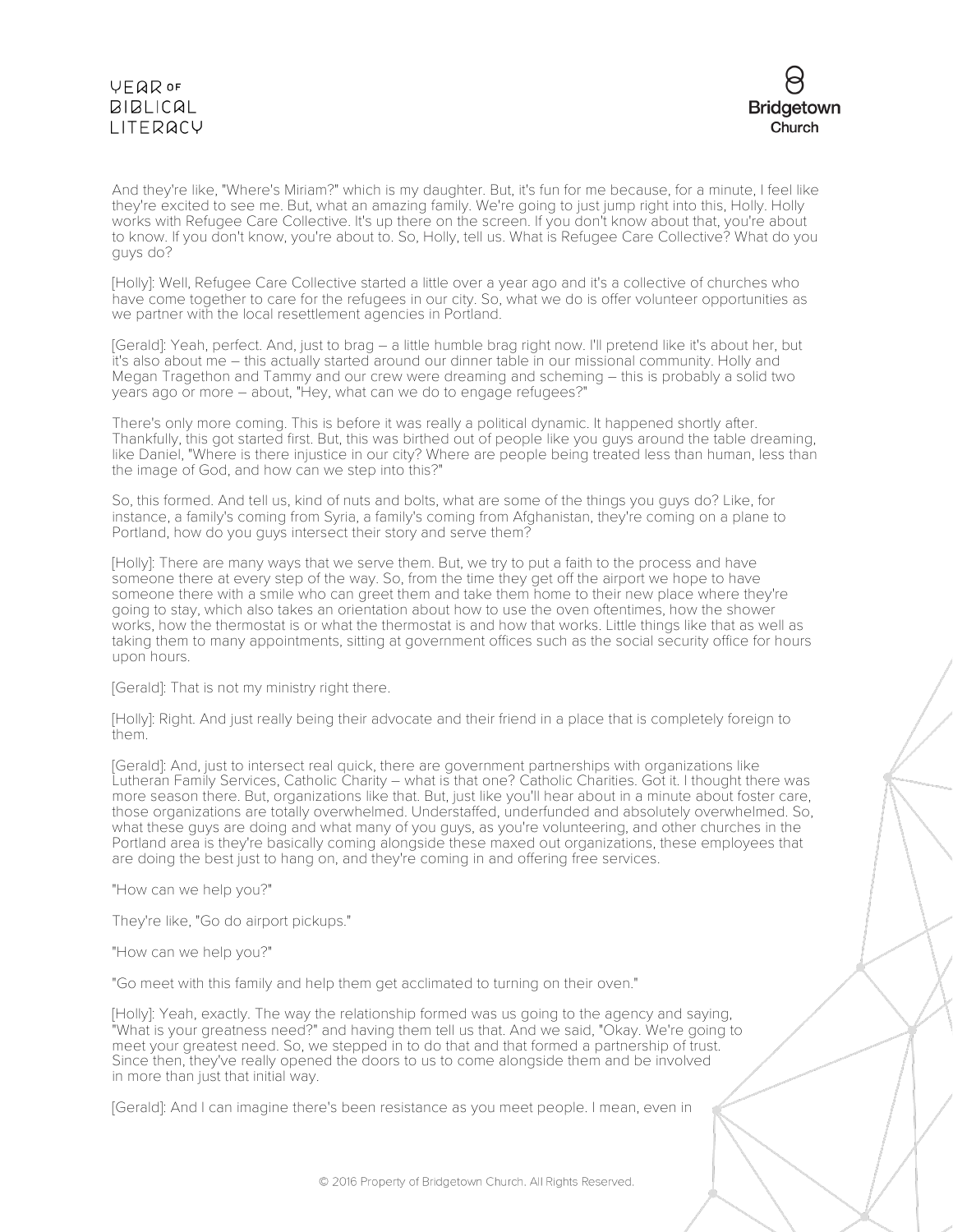

a political landscape out there there's all kinds of concerns. You know, we've got people coming from Syria. The majority of these people that we meet from Syria are leaving because they're victims of ISIS. They're leaving because they want to protect their family. Many of them have lost family members. But, how do you deal with – what's the interaction like when people are like, "Oh, you're helping these people? I'm afraid of these people."

Like, how do you balance that?

[Holly]: I think, going into it, I was naive and just so excited about what I was doing. I would tell people. "So, what do you do?"

I would say that I welcomed refugees and we helped care for them in the city and I quickly learned that, "Oh, not everyone's as excited as I am." But, that's okay. And now I welcome that and I love to engage in dialogue following that. Because I really think that the questions that people have come out of a spirit of fear. And, if truth can be spoken to that fear – because fear is a lie – then that dialogue changes and things become different. And we've seen that, particularly among our Muslim friends, as volunteers engage with them. Fear is completely dispelled and deep friendships and relationships are formed.

[Gerald]: So beautiful. And there's so many good stories. Let's just talk about a couple cool ones. People that you know and that I know and our families have been able to connect with. Tell us a little bit about a family from Afghanistan, single mom, two kids. Tell us about their story a little bit and what that's been like.

[Holly]: They came last December and the director of the resettlement agency said, "Holly, if you can find anyone to work with them, she's going to need help. Single mom, two kids."

It's right around the holiday time, so it's a hard time to get volunteers. And I mentioned it to our missional community and they said, "Let's help."

So, we jumped in and I can remember driving her to an appointment and in the car it came up about what happened and why she's her and what's the reason. She said, "Oh, Taliban. My husband, no more."

So, her husband is deceased. She fled the country and came here for that reason. But, she was so determined. She has been faithful in her English classes. We've looked for a job for her and she's finally found one.

[Gerald]: Which is a big deal. That's huge. They have a short amount of funding and it's really short. So, finding a job is huge, especially for a single mom.

[Holly]: Exactly. And her kids are flourishing. They're doing so well. Have picked up on English and Gerald's taken them skateboarding a time or two. So, they've acclimated well.

[Gerald]: Yeah. So cool. I'm going to just skip to this last one. For you, a lot of this was kind of a no-brainer. You're like, "Refugee opportunity? Let's do it."

I have a feeling there's many people here tonight that God is stirring in them something that is a big change. A career change, a direction change. And you talked about fear in there. What would you say to someone who's like, "Man, I think God's calling me into a greater story like this, Holly, but I'm scared to death."

#### What would you say to them?

[Holly]: Well, don't listen to fear. We want to listen to what the Lord has to say to that. So, just ask Him where that's coming from and He'll show you. But, I also think that He wants to speak to you who you are to Him. Like, once we know our identity in Him and then He calls us out and draws us out from that. And, as we walk in our identity and in what He's called us to, fear is non-existent. It doesn't have power anymore. So, I would challenge you to bring that to the Lord and listen to Him and watch Him expose the fear and speak truth to it.

[Gerald]: And you absolutely live that out. You are like a strong, quiet force, Holly. In the cross fit box, I hear she's a beast and I've seen her just go to work. Like, you're quiet,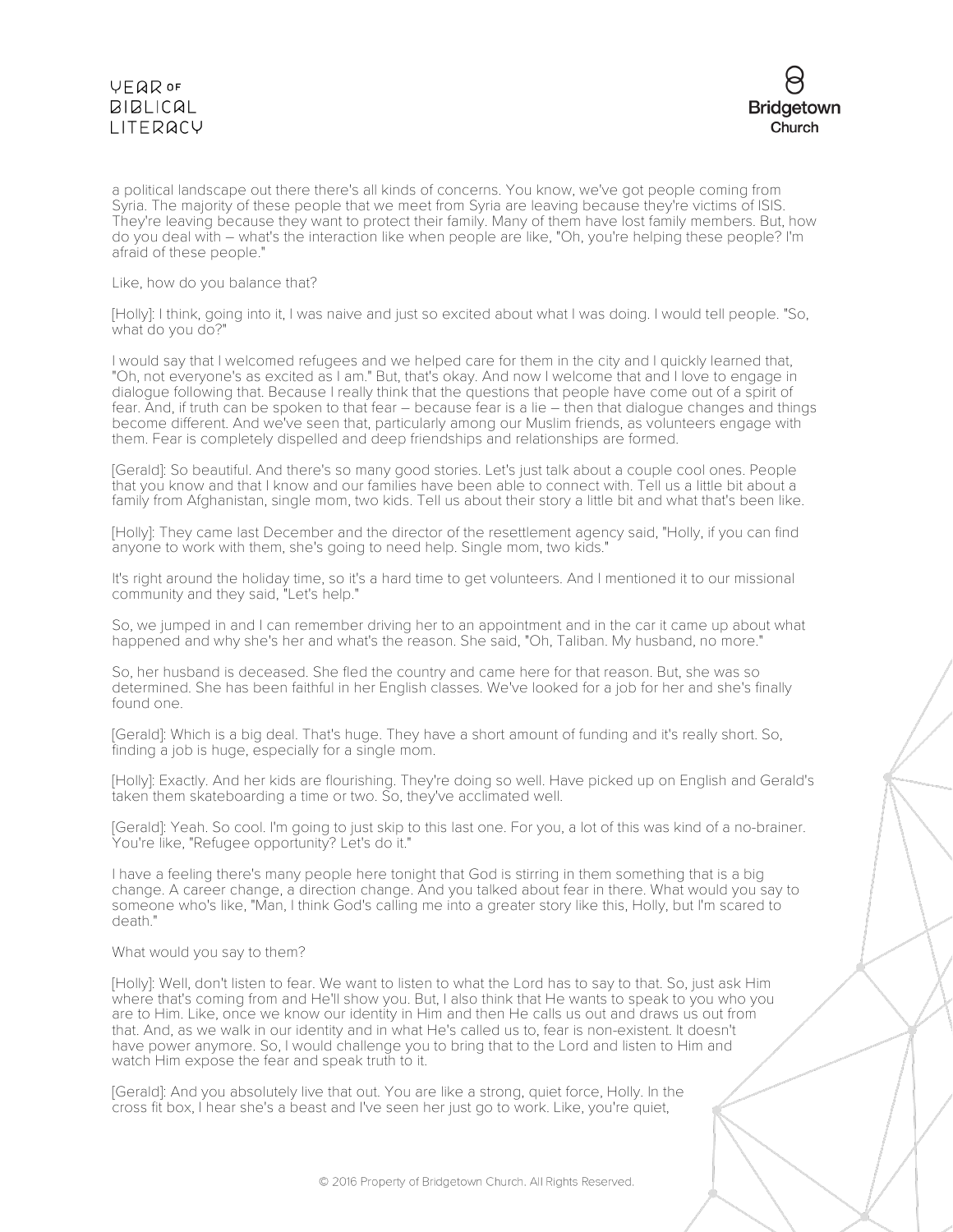

your head's down, you're focused and it's loving and serving people and you live that so well. So, thank you.

[Holly]: Thank you.

[Gerald]: Alright. Pass the mic. Next one. Next guy. Hey, this is my friend, Marcelo Bunta. His wife is over here and two girls are around. You guys might not know this, but Marcelo and I – you might not even know this – went to sister universities. Do you guys know Multnomah University? Multnomah Bible College? Yeah. I was out here in the west while he was at Yale on the east. To be fair, my school's a little less known, but a little bit more academically rigorous. But, it's amazing how God brought us together at this point, right buddy? Yeah. Brings us together.

So, God's done incredible stuff through Marcelo and a great story that we're going to tell right now. God called you into really something brand new that was diversity and the environment together. So, just tell us a little bit. How did you get started in that? How'd you kind of discover your calling in that?

[Marcelo]: Yeah. Thanks for having me here, by the way. So, my story begins in 2000. I'd just graduated from graduate school and had my first job at a national wildlife conservation organization. And I quickly realized that I was the only person of color on the national conservation staff. That led me on my journey to ask this question, "Why? Why am I the only person of color in this organization and why is there such a challenge around racial equity diversity inclusion in the environmental movement?"

So, I had lots of conversations with people across the country just trying to dig in and try to figure this out. So, I stayed at this organization for four years. I tried to help move the organization forward on these issues. We hit some roadblocks. I wasn't totally equipped with the knowledge and tools to figure out how to do that. But, I do know that my experience there was the worst experience I've had in my whole professional career. I faced a lot of overt and covert racism. Even though I came out – I knew I was going to do this. Sorry.

[Gerald]: You're doing great.

[Marcelo]: Even though I came out of grad school with the latest knowledge of conservation and protecting endangered species, I wasn't seen as someone who could provide that type of knowledge. I felt small and it just was a dead end for me. But, what it did for me was to try and figure out. I left that organization with a commitment to try to figure out what needs to happen to move the needle forward on racial equity diversity inclusion in the environmental movement.

So, two years I did whatever it took. I learned how to train, how to bring these tools around diversity equity inclusion to organizations and to leaders. It was two years later where God placed in my heart and He basically said, "You need to start a non-profit organization."

My first reaction was like, "No, no. Not me. Not me."

But, there was a huge need out there of those two previous years that I found out that there was a lot of environmental professionals, white people and people of color across the country, that wanted to better on this work. They acknowledged that this was a challenge for the environmental movement, but they didn't know how to do it, where to start, what to do. So, it was obviously there needed to be an organization and I totally agreed with that. But, I totally disagreed that I was the right person to do that.

For one was I went into this work because I wanted to hang out with wildlife. I wanted to hang out with they grey wolves. I wanted to hang out with California condors, piping plovers. I'm kind of like this nerdy guy.

[Gerald]: Who doesn't? Man, that sounds awesome.

[Marcelo]: So, I figured if I go in this direction, I'm not going to go back to my personal love for this. Then the second thing was I'd never ran an organization in my whole life. I was never an executive director. I didn't know anything about fundraising, financial management, operations, you name it. I didn't know it. But, I know that God placed in my heart to jump into it with faith. So, two years later, I jumped into it with a couple of founding board members and it was spring of 2008 when I started. And, as all of you remember, fall of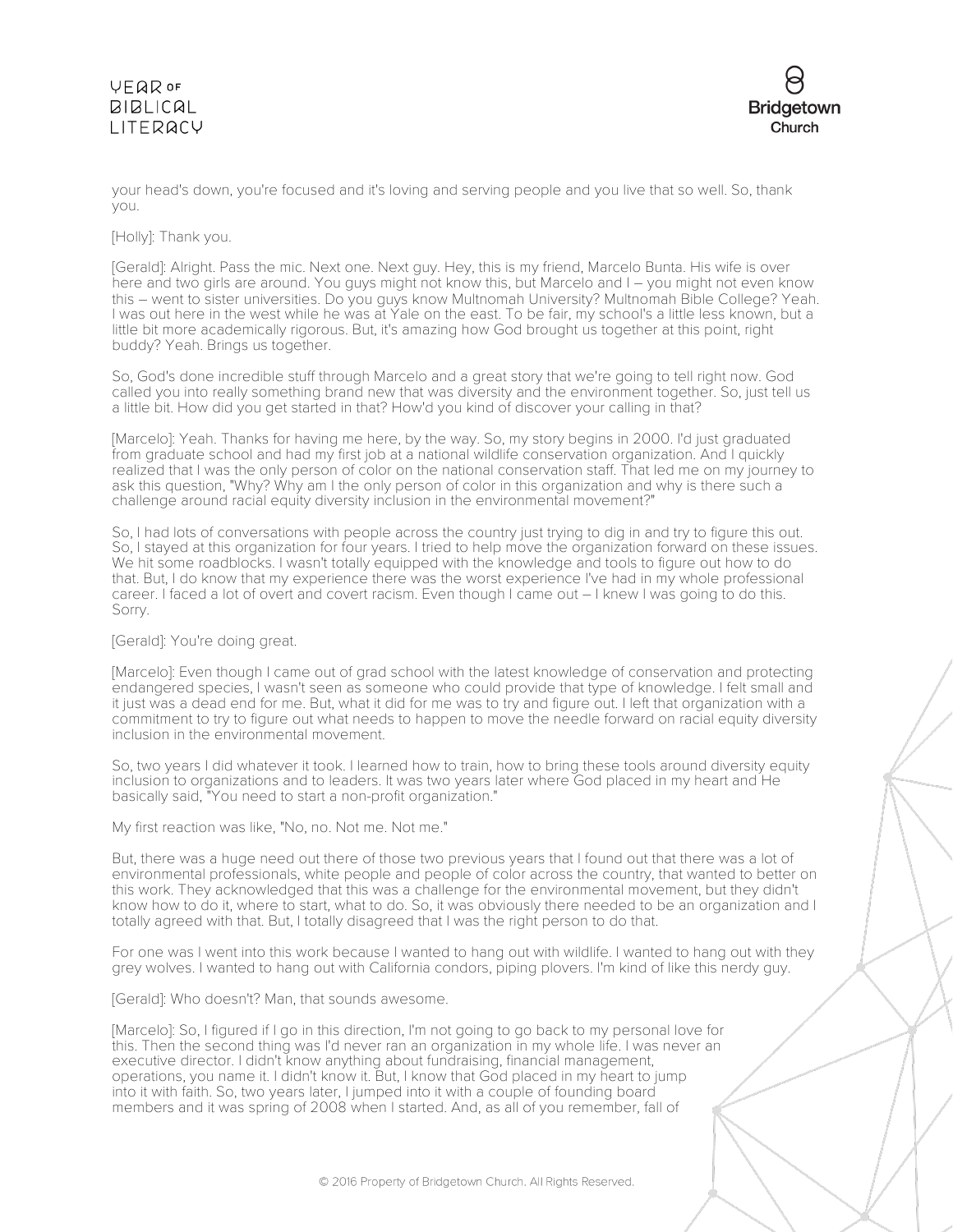

2008 was not a great time economically for us in the U.S.

[Gerald]: That's a great time to be fundraising.

[Marcelo]: Yeah. Great time to be fundraising. So, while many non-profit's budgets were going low and they had to have layoffs, we were actually growing in this time and space. The only explanation is God. God doing His work. Not only did we grow financially, but the impact, who we connected to, was amazing. I was giving interviews on radio, in magazines, on TV. People wanted to hear this or were thirsty for this work. I was getting paid to do keynotes all across the country. The most important thing I felt – well, two important things. One is I'm being invited to important, decision-making rooms around. For example, how do we protect our open spaces in the metro region here in an equitable way?

But, what really I loved the most about our work was our leadership development programs. What we did was we invited people who were thirsty for this work to learn about the history of race and racism in the U.S. and the legacy that still plays out in our institutions and systems today. Coming together to build strong relationships of trust across different. Then, lastly, learning the tools and skills – and I learned with them – and how to create change more broadly. It's just been an amazing ride. I've stepped out of that role recently. But, the organization continues to fly and I continue to move this vocation forward now in the philanthropy world.

[Gerald]: And it's interesting because you went after it to resist injustice around race with a heart for environment, and God promoted you, like Daniel and like Joseph in the Bible, to this place of influence where, all of a sudden, you're able to have the attention and be a decision maker. And, from that place of influence, what did it look like for you to be a representative of Jesus? How did you incorporate, "Wow, I've got people's attention now. How do I live out faith in front of them, talk about Jesus, all that?"

[Marcelo]: Yeah. It's something I still struggle with today. So, part way through, I started thinking about, "Okay. I'm in this space. There's people listening. How do I bring the Gospel to people? Then there's a challenge, too. There was a study done about an additional challenge about a decade ago that said that about 10-12% of people working in the environmental field are religious in any religion. So, Christianity is even less. So, my challenge was like, "How do I speak into people's lives with God?"

So, the one thing I did was I made sure I had the values of Jesus without speaking His name. Especially the values of compassion, empathy, love and humility was just how I did my work, how our programs operated. And then the other piece was when I would tell my story, I would tell them the story of God in my life. So, when people come into this space, this is what I learned working across difference, when people come to this space of curiosity, even though there's fear and I'm like, "Oh, I'm not sure if they're going to listen to me or not. Are they going to think I'm weird? Are they going to just go the other direction?"

They want to know. They come into the space of curiosity because they want to know. I found some great responses once I went into that space.

[Gerald]: That's awesome. So, specifically as we think about working with race and helping people on that journey, how do you keep hope? How, in your vocation, do you promote and keep hopeful as you focus on the goal?

[Marcelo]: Yeah. It was an intention from the beginning. Because, as we're seeing here on a national stage, the conversation around race and racism, the dominate what we see is this blame game. No one taking responsibility but we blame each other for being racist. We've gotten nowhere. So, I wanted to do things differently and from a place of hope and doing this together. While on one hand it's a great thing to be working on these issues, it's also we're trying to create, for those in the environmental movement, my vision is to create an equitable and environmentally protected space that's inextricably linked and doing that by bringing the values of Jesus and doing that.

So, in the end, we're going to have a planet, our creation, is going to be protected successfully. Then, also, when I say "creation," it's all of us. It's humans, it's wildlife, it's our habitat, it's the place we inhabit. So, I'm trying to move that way and the same way seeing a building this community of other people who want to move in that direction.

[Gerald]: Awesome. Thank you so much.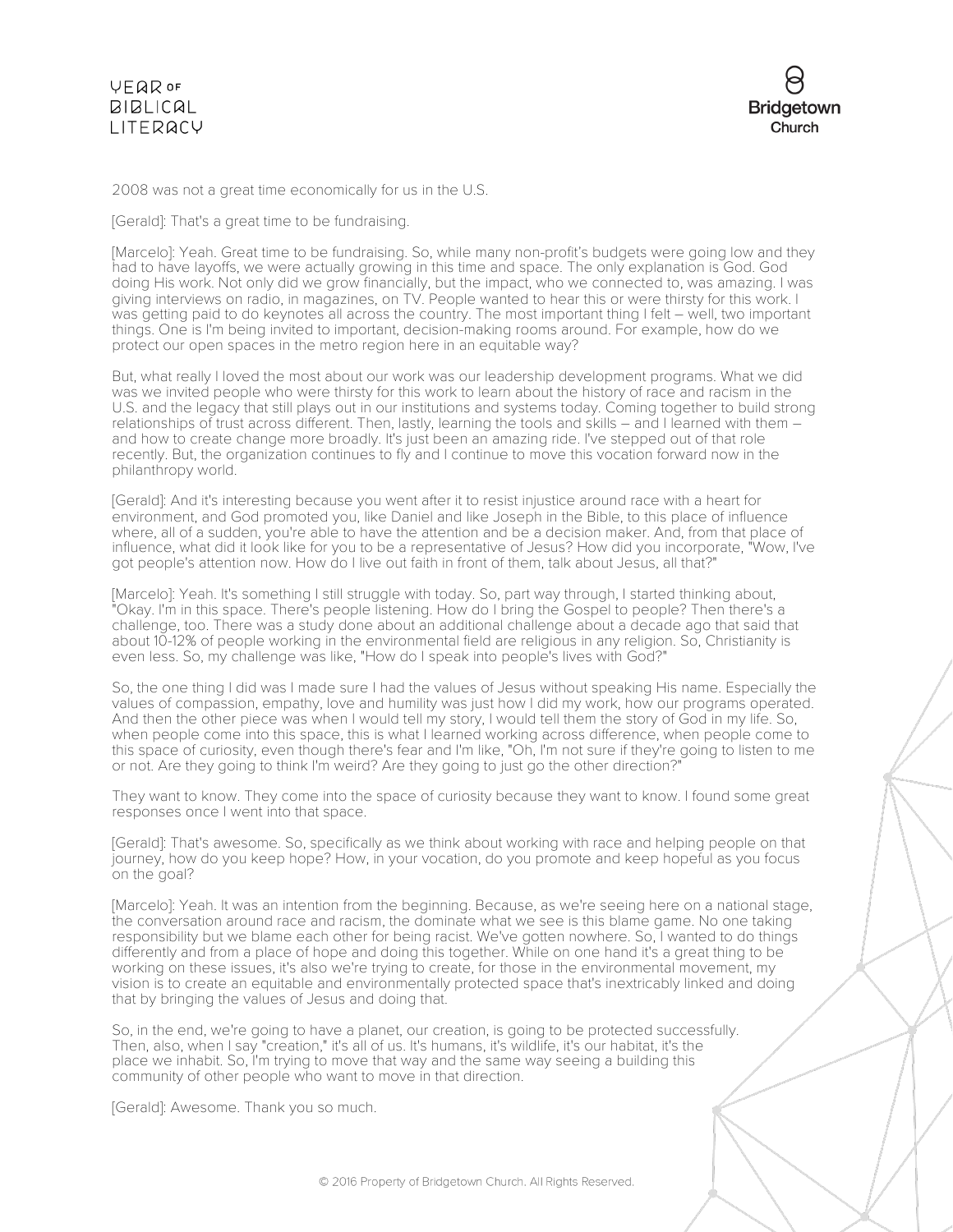



[Marcelo]: You're welcome.

[Gerald]: Alright. Next up. Moving right along. Kaitlyn Marchbanks. She and her husband, Devin – Devin's over here.

[Kaitlyn]: No, he's over there.

[Gerald]: He's over there. And their kiddos. We're going to talk a little bit about foster care and being a mother and how those two intersect and your story. So, tell us a little bit about how you got excited about foster care and kind of what happened next from there.

[Kaitlyn]: Awesome. So, Devin and I have been – just a little background story – certified foster parents for about five years. But, when we started that process, it was something that I knew very clearly – even from my teens – that God was calling me to live into what being a mom meant in a different way. So, foster care was always on my heart and it was something that God brought Devin along with. So, we began to take classes. We were actually going to both Bridgetown and Westside at that time. We were volunteering with the three's class and we actually had contact and we got to meet some of the kids that were in the foster care system in the tri-county area. So, we got faces to what it was that we were considering. So, that just kind of propelled us forward. We started taking the classes.

So, you have to go through 30 hours of training as part of your certification to become a foster parent. So, we started going to those classes in the evening. During that time, I found out I was pregnant with our son. So, our parents and our family were like, "Okay. What are you guys doing here now?"

[Gerald]: They're like, in other words, "You're done with the foster care stuff, right?"

[Kaitlyn]: "Are you going to maybe put this off until later? That's cool that God's calling you to this, but what about your family? You're going to provide for your children first, right?"

Devin and I, we'd already bought in at that point. This was where God was clearly calling us. So, there was no reason for us to step back. So, that just kind of came along with us. That was just part of our story. So, we finished our certification and we were living in a studio here in north Portland and we were like, "Okay. What's next?" God provided for us with each step of the way. He provided. He provided a house in southeast that we were about to buy before market prices and stock went way up. He provided a missional community to wrap around us. Because, at that point, we were attending Bridgetown, but we were part of – probably like a lot of you, we go to church every Sunday and we say "hi" during the four minutes, meet a new person every week. But, we didn't have rootedness. We didn't have that community around us.

So, God provided that before we walked into it.

[Gerald]: And He's basically setting you guys up to receive your first foster child. So, tell us about that. So, your first kid that you got.

[Kaitlyn]: So, our first placement was Zachary. So, we had Zachary for three months before I had Oliver. So, our family dynamic, this is our normal. Foster care is what we do. It's our commitment.

[Gerald]: So, you have Zachary and then you have your own biological kid, Oliver. So, Oliver comes home and he's the little brother.

[Kaitlyn]: Yep. He's the little brother. So, Zachary was our first placement. Our commitment as we step into foster care is that we commit to whatever children are placed in our home or within are family. So, we said one at a time is kind of our family motto.

[Gerald]: "One at a time" is a great family motto. That's good. I like that.

[Kaitlyn]: That's what we did. So, we did. We had Zachary first and then we had our son, Oliver, and God just provided for us each step of the way and Zach was a real light to our family and that was part of what we got to experience and share. We got to share kind of God's grace and teach him as a kid growing up of a different perspective of what it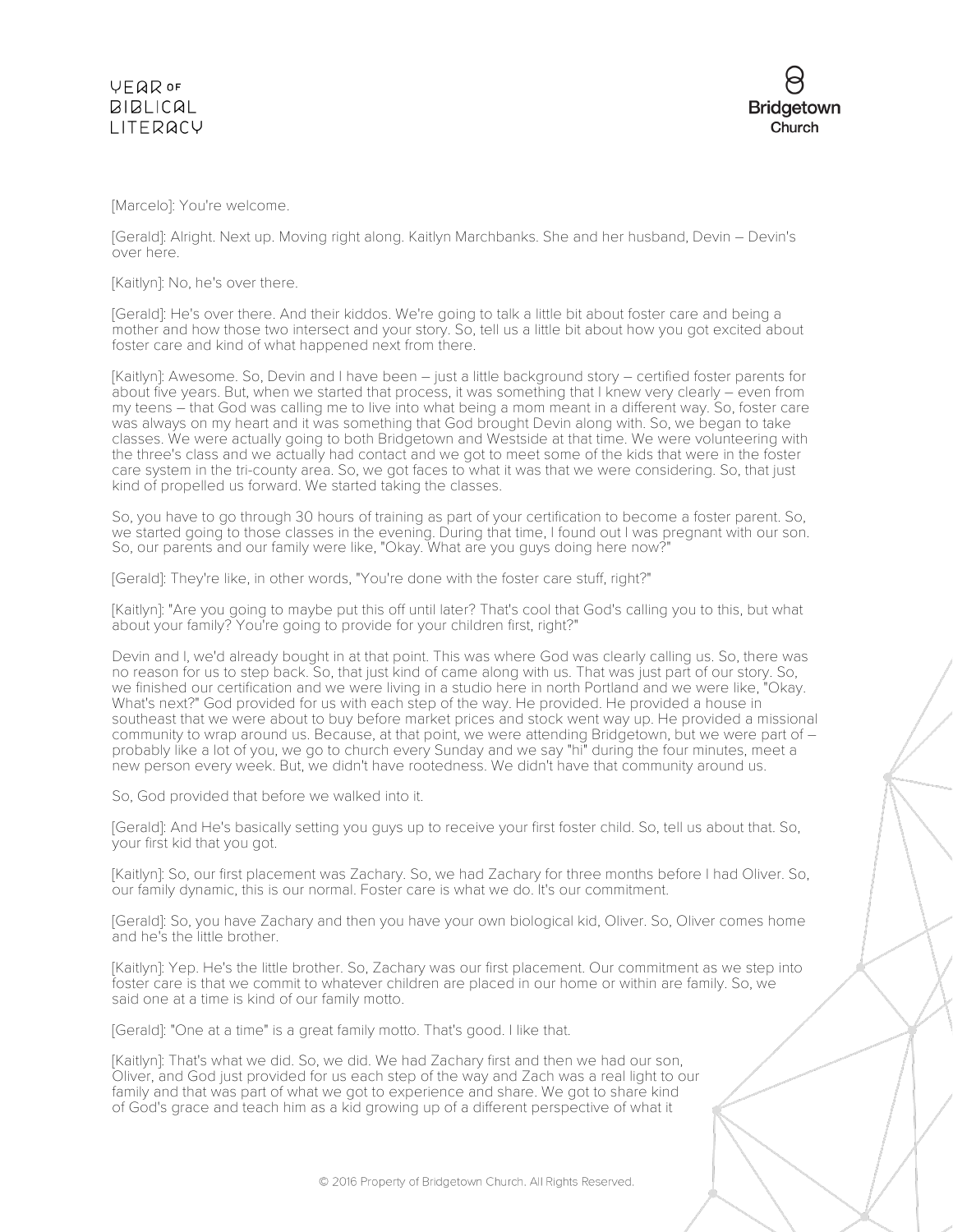looked like to be in a family and to have a community.

[Gerald]: Yeah, and I love that. Sorry to interrupt you here, but I'm in charge. Just kidding. I think I'm in charge. I love that your heart, as I was asking you these questions, is really the "one at a time." But, it's like you really have the mentality of mentorship and training this little disciple. You're like, "I'm going to work with Zachary."

Tell us a little bit about some of the fruit that came out of that. Like interactions with his mom. He's back with his birth mom, which is success. That's awesome. Well done. But, tell us a little bit about how you guys saw God's light working out of Zachary.

[Kaitlyn]: So, with foster care, the average placement for kids in our area that are in foster care is for a little over a year. Our commitment for "one at a time" was for however long they needed us. Zachary was placed in our home and he was with us for about two years. So, within that time – so, we had him from about three to five and we got to teach him all about Jesus. We got to bring him to church and bring him to our community and share that light with him.

[Gerald]: Three to five years old?

[Kaitlyn]: Yeah. Three to five. Like, foundational...

[Gerald]: Critical years.

[Kaitlyn]: Yeah. Very critical years in kids' development. So, you could just tell when he came that he absorbed the light of God. He just would understand and comprehend things in ways that kids at three shouldn't really understand and comprehend. He knew God's love. He knew God was caring for him and providing for him even as a three-year-old.

So, he would take that and he would go to his visits with his biological family and his mom recognized when he came from time with us and spent time with her, she recognized God's light in him and she would say, "He's so happy and he just glows."

She would describe it as that. But, what she didn't realize is it really wasn't us. It wasn't what we were offering him, but it was the Holy Spirit and it was God renewing and restoring him.

[Gerald]: And that's a beautiful – the contrast of the influence Marcelo's had at one executive level and then the influence that you're having in the home with this one child and then he goes and meets with his mom and his mom's like, "What the heck?" And then the DHS employees are seeing this too. That's influence. That is so powerful. I love it.

[Kaitlyn]: It's pretty awesome.

[Gerald]: Yeah. That guy likes it too. So, let me ask you this: what's your dream? Big picture? What would you like to see more of and what would you like to see come to fruition through your vocation; through this work?

[Kaitlyn]: So, we have kind of two big dreams. We have our dream for foster care in Portland and how that looks and how that means inviting all of you guys in with us as volunteers for foster parents' night out or volunteers as foster parents themselves. God is already working and calling other people and we're just...

[Gerald]: And a great way to get connected with that is at embraceoregon.gov.

[Kaitlyn]: Check it out. There's lots of places to volunteer.

[Gerald]: Yeah. That's who we partner with as a church. Incredible organization.

[Kaitlyn]: And just to invite people. Part of our mission and our goal, my husband and I, as our family, is to the foster kids and to restoring hope of individuals and restoring their lives. But, it's also to our community and to our city and to see change on a more broad scale.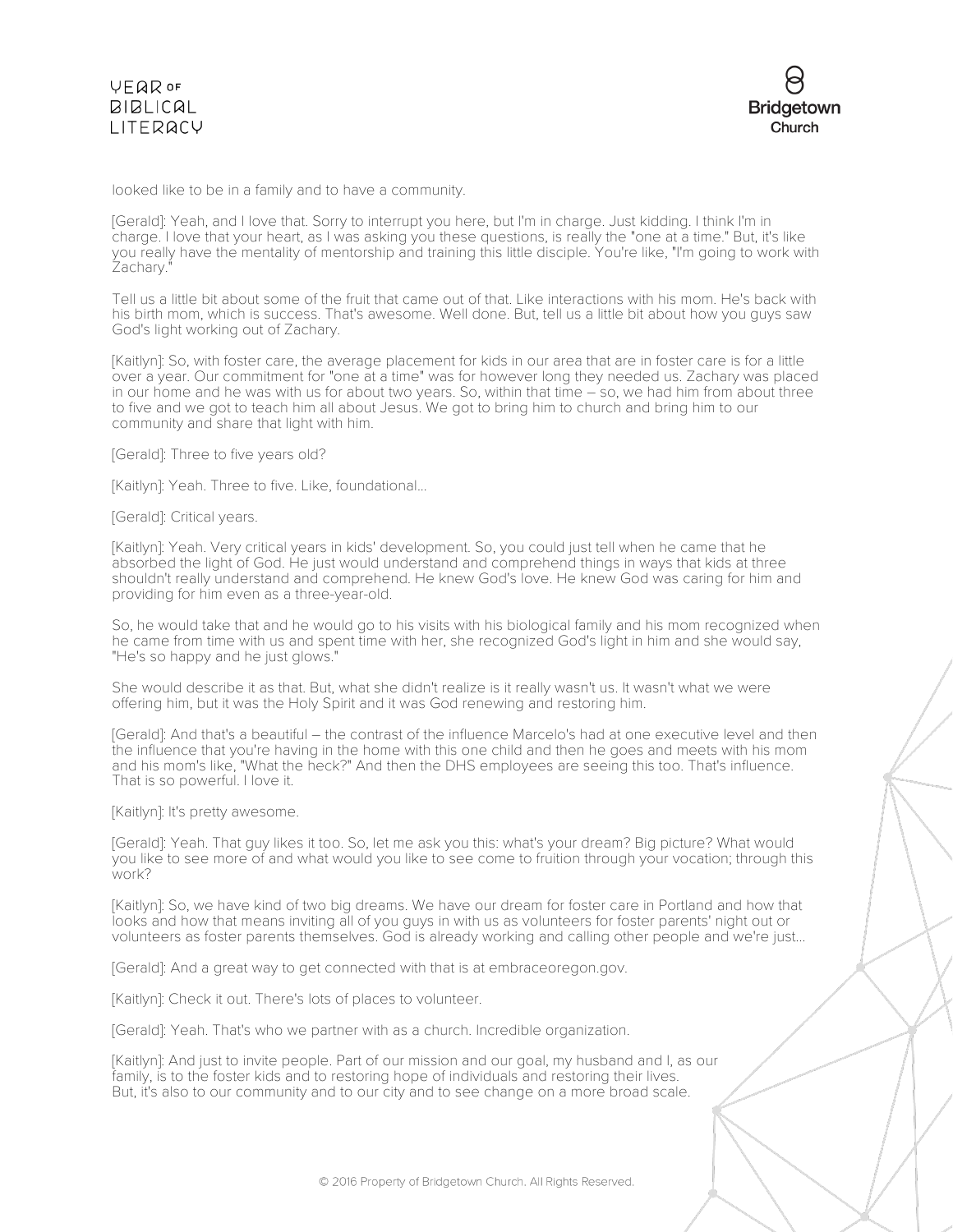

[Gerald]: And it is actually happening. In the past years that I've been around Bridgetown Church and seeing people like the Marchbanks and Justin and Amy and Gavin and Bennet and others. Like, the work that your missional community and others have done through foster parents' night out and other partnerships, you guys are changing the landscape of the city for sure. Without a doubt.

[Kaitlyn]: When we started coming to Bridgetown like five years ago, there weren't foster parents or families within our church. But, that's something that we've already seen. We've already seen God restoring hope to even our church body in our city. Like, there are more people here now and we have a community and support and we have people who God's already called and prepared and He's been equipping you guys and really just inviting you in. So, check it out.

[Gerald]: Yeah. Check it out. And that has happened through your hard work, Kaitlyn, and others like you. So, thank you so much. Thanks a ton.

#### Hey, Chancellor.

#### [Chancellor]: What's up?

[Gerald]: Hey, man. Last, but not least, Chancellor. You guys may recognize him. He also plays guitar in the band up here. And Chancellor works at Good Coffee on Division in Southeast. I know, right? People are like, "Finally. A light topic: coffee. Refugees. Environment. Racism."

Chancellor, what I loved in our conversations and talking – well, let me start with this: first of all, you have a reputation. Everybody has a reputation. Hopefully it's good. Chancellor has a rep, and it's actually really good. One time my wife came back from Good Coffee and she's like, "You're not going to believe this. I went in there to read, but the guy that was making my coffee was super nice. Turns out he's in the band. Chancellor. You know him?"

#### And I'm like, "Oh, yeah."

"Yeah, so we started talking and then I go to sit down and some other guy turns to me because he overheard us talking about Bridgetown church and said, 'Hey, I'm new to this city. I heard you guys talking about your church. I want to go there. Tell me about it.'"

So, Jenny comes home from Good Coffee because of a guy like this working there and has invited the whole coffee shop to come. And they're probably here. They started a missional community. But, Chancellor, you have a reputation as being light; as being the kind of person that people walk into the coffee shop and you make their day. And the conversation that they have with you changes their mood and the rest of the day. So, I know that you have skills in pulling shots, but it's more than that. Tell us about your vision and Good Coffee's vision for hospitality and how you guys live that out.

[Chancellor]: Yeah, so hospitality is a huge passion of mine and is just a big part of the fabric of Good Coffee as a company. So, my bosses really push that we bring hospitality in a fresh, new way to the coffee scene in Portland. Since hospitality is really a passion of mine, I feel like I can just have a ton of freedom in that and just serve people almost however I want with being intentional. I guess my vision and dream for it is just when people show up, I want to have more meaningful, impacting conversation. You know? And they could be 10 seconds or they could be 5 minutes if it's slow.

#### [Gerald]: Depends on how busy things are, right?

[Chancellor]: Yeah, exactly. It depends if there's a line at the door or not. But, there are tons of opportunities throughout the day where I feel like there's room to be intentional with people and not just they're in and they're out. You know? You can connect with people and, to me, that's what I really love doing when I show up.

[Gerald]: Yeah. I love that. You said that your boss and your team actually are even reading a book about hospitality. You're intentionally talking about it as a team. As I heard you unpacking that, I started thinking of other coffee shops – I will not mention them on this thing. But, I started thinking about it and I'm like, "That's interesting. My experience at this specific other one I thought of is cold."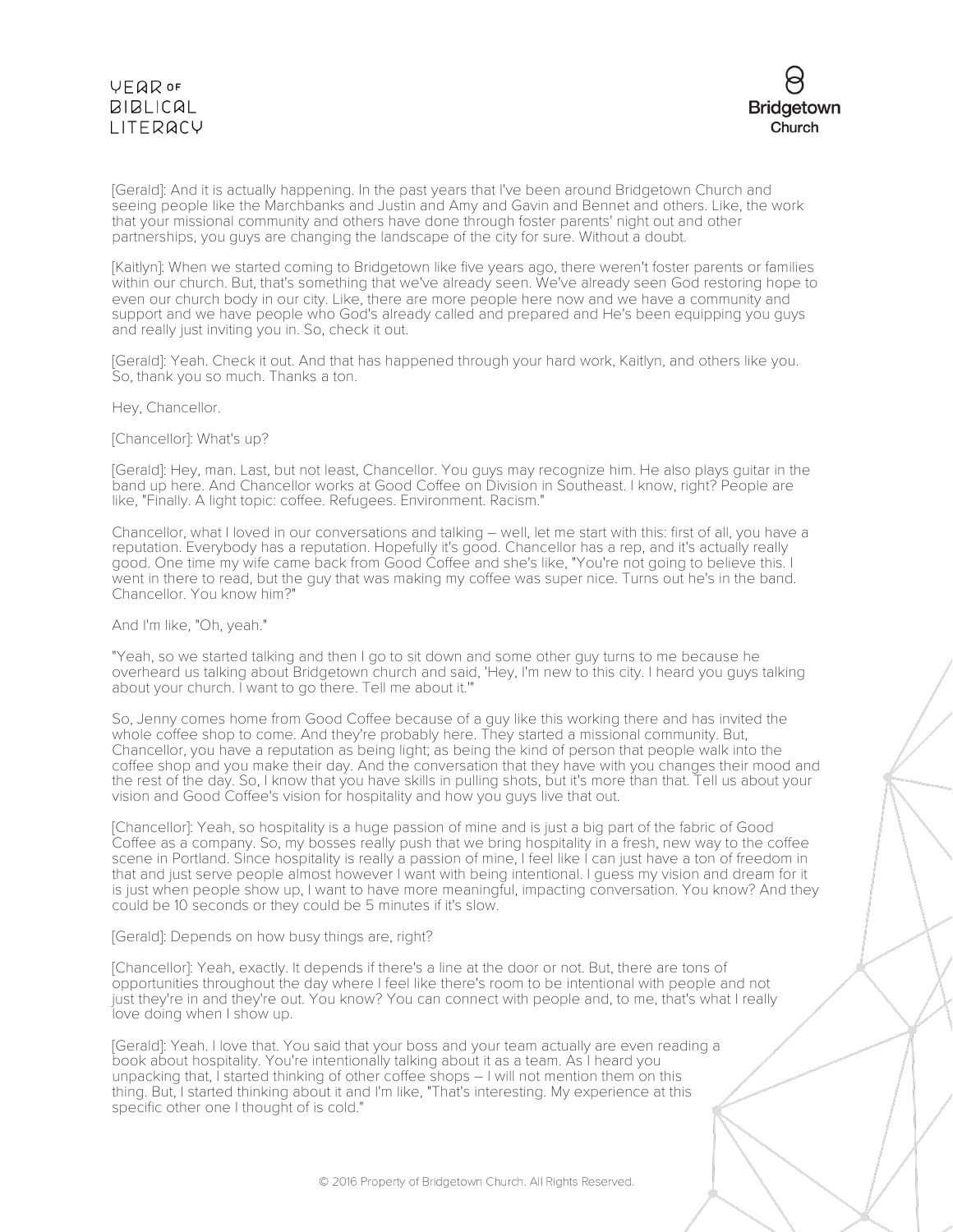

Like, the interaction with people and the vibe in there is like, "Man, I don't feel cool enough to be in here. Does anybody like me?"

I feel like I'm in middle school looking for a place to eat lunch, you know? It's horrible. The coffee's good though. But, what a contrast and what a completely different offering. So, you have an intentionality that when people come in the door, we want to actually acknowledge them, look them in the eyes and speak to their humanity. I mean, it's just beautiful. But, that leads to – and I know how the small talk begins. "Hey, so what are you up to today?"

And then you start talking to people. You've told me about this leading into some deep relationships and some interesting ones. You told me about one guy who's a small – let's call him a small business owner. Small businesses owner. He owns multiple. Tell me about the interaction with that guy and what that's like and stuff.

[Chancellor]: Yeah. So, in talking through tons of people every day because you're interested in these people and you're giving them your full attention and they're hyped or they're happy you're talking to them – sometimes they just except you're about to agree with everything that they say or are just going to sign right up for anything they tell you to do or to receive.

So, yeah. One regular in particular, one of my favorites dudes, owns a couple strip clubs and about four or five dispensaries around Portland.

[Gerald]: Strip clubs and dispensaries. That's what our city's known for, man.

[Chancellor]: Dude, he's an American hustler.

[Gerald]: This guy's part of the economic engine, right?

[Chancellor]: Which, I guess I'm not that surprised, because working upper Division and I mean you're just blocks from that everywhere. So, it's kind of a regular thing to meet and talk to people who like, that's their life. So, you know, he strolls in a lot. And it's amazing. I really love this guy because he's really fun to talk to. Like, he's super intentional back to me when I talk to him and we have really great conversations about Portland. But, he's constantly working on this medicinal brownie recipe and he's just like, "Dude. Tweaking this recipe, man. Please, just let me bring you a brownie. Just give me some feedback. Like, I'll bring you some. I'll bring you some."

And I'm like, "Dude. No. But, thanks I guess."

[Gerald]: But, that really brings out something that's real. Which is, if you're building relationships intentionally with people, you're loving them, you're shining the light, you're going to get to a place where there's going to be a crossroads.

[Chancellor]: All the time.

[Gerald]: Right where they're like, "Hey, so now I'm doing this thing."

And you're like, "Dude. I cannot sign up for that. You getting drunk last night is not a positive. I am never going to try your pot brownie, but I love you. If you make it without the pot, dude, I'll eat them all day to my own demise."

[Chancellor]: There's people like your wife that come in and it's like, "Oh, I love Jesus already and blah, blah, blah."

And it's like, okay. That's a lot easier than people like this dude strolling in. So, yeah. There are lots of times where I kind of have to just be like, "Wow. I've got to show this guy love, but I've also got to say no to what he's offering me."

Or there's other examples, too. Stuff like that.